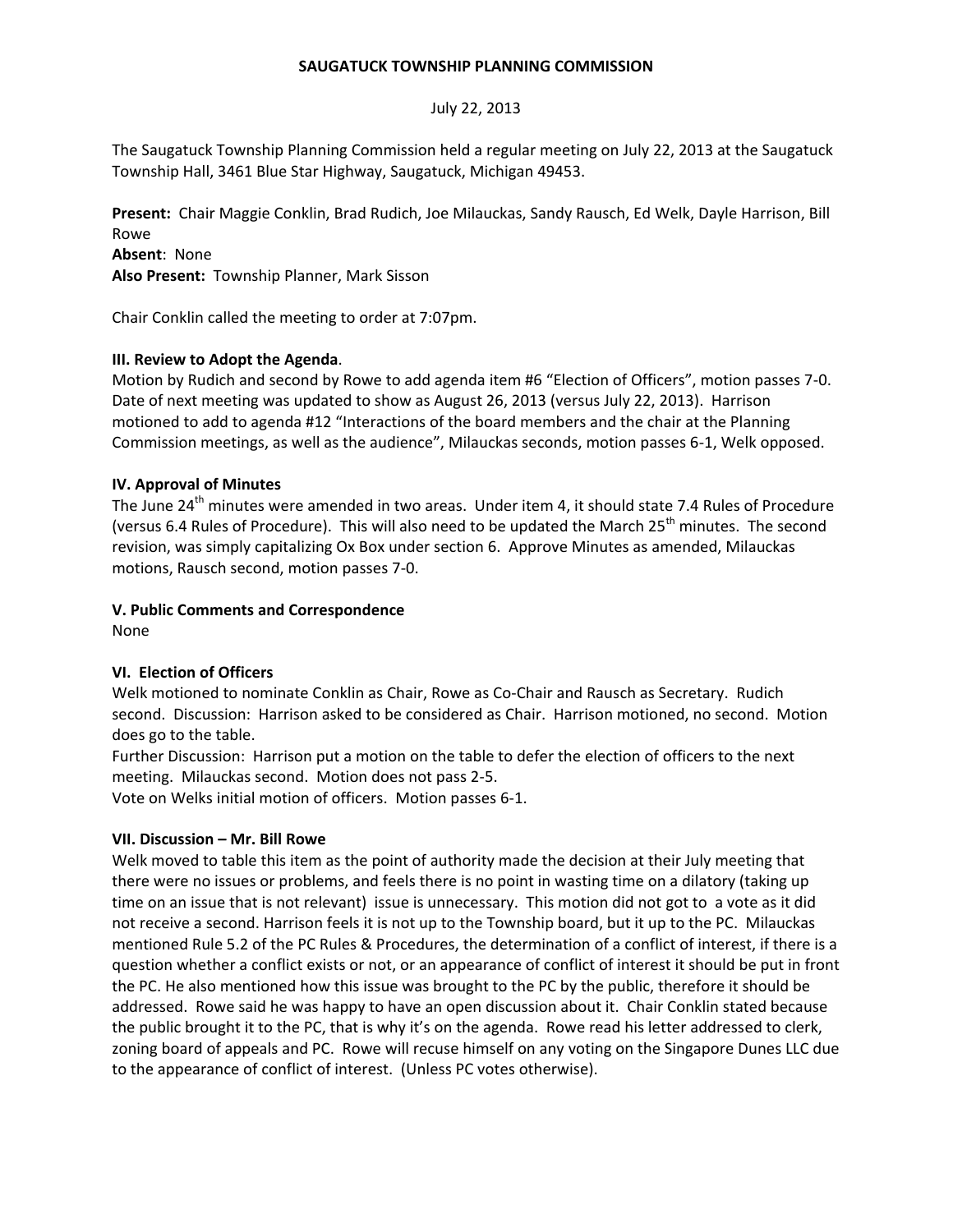Public Comments:

Dick Waskin: Stated that himself and Rowe have always had a firewall on this issue (Singapore Dunes LLC listing). He also did not know he'd get this listing until he received it in May. He also finds that Harrison serving the PC has more of a conflict of interest as a founding member of the Coastal Dunes Alliance. He went on to say that Rowe has been a man of credible integrity.

Jon Helmrich: Mentioned the reason he is address this issue with the PC is because the Township Board directed him to address this with Planning Commission. He also stated that the listing of a home by Singapore Dunes, LLC had a photo of Rowe come up in the Website (back on May  $2^{nd}$ ), when they pulled it up again July 19<sup>th</sup>, it was Dick Waskins photo. So he questions as to how Rowe is not involved. Rowe clarified that while they do own the company 50/50, 100% of the commission goes to the person who sells it (in regards to Dick & Bill). If an agent sells it, then the owners get a percentage. Therefore anything Dick Waskin sells does not go to Rowe. Rowe again confirmed he is not the listing agent on Singapore Dune properties. Rowe continued to state the reason his photo comes up on the website listings is that is the way their website works, various agents show up on different days.

Dawn Schuman – shared her concern that there is a conflict of interest. She asked Rowe to reconsider his position.

Pat Denner – also shared her concerns w/conflict of interest. (Rowe)

Kathy Roppert – Agreed with Ms. Denner that Rowe should not be included on votes that have to do with the McLendon Property.

Tracey Shafroth – recommends that all information be put in front of the PC as a "CYOA" (in regards to getting documentation on Rowe's financial situation with RE/MAX)

Rudich motioned to accept Rowe's recusal on any further Singapore Dunes action on the planning commission board, based on an appearance of conflict of interest, in the rules 5.2. Welk second. Motion passes 7-0.

# **VII. Continuation of Discussion – of Committee to study Hydraulic Fracturing or "Fracking", possible Ordinance.**

Chair Conklin discussed what she learned at a local Ottawa County Fracking meeting. It appears as though, not a lot can be done on a local level, as it is mostly state regulated. Most of the wells that are affected by possible fracking are located in the upper part of the lower peninsula. Although, there are some possible local ordinances that can be put in place. Rudich mentioned the Township board has placed a 6-month moratorium on all fracking. Rowe wanted to know what the potential is as a township of being affected by fracking; Harrison has offered to look into.

Public Comment: Kay Smalley – Suggested the board members attend another fracking meeting, as the Ottawa County meeting was more pro-fracking. She also said there is more to be done to stop fracking on a local level.

Jon Helmrich: Mentioned there is a SCA Documentary coming up this October w/panel discussion on HBO or Netflix. Also urged PC to watch Gasland 2. Informational on Fracking.

Tracey Shafroth – Mentioned that Larry Dickee did a good job presenting information at the last meeting and that F.L.O.W has really great training programs and inexpensive workshops.

Laurie Goshorn – commented to the PC that mineral rights can be stopped, unless everyone wants in. Chair Conklin is looking into what other townships are doing with ordnances, and also mentioned township owns mineral rights, unlike many other states.

# **VIII. Discussion** – **Consider alternative review and approval for "minor" and "major" private roads.**

Milauckas concerned with PC not being able to approve private roads that provide access to a development, as it is something the zoning administrator deals with. PC reviews all aspects of a site condominium except the private road. Milauckas feels that when we are reviewing an application anyway, with a private road component to it, the PC also ought to be the ones who review/approve the private road. If it's a private road unrelated to site condominiums, then it can stay with zoning administrator.

Sisson stated that there is not really a way to only approve site condominiums private roads, without getting involved in other private road approvals.